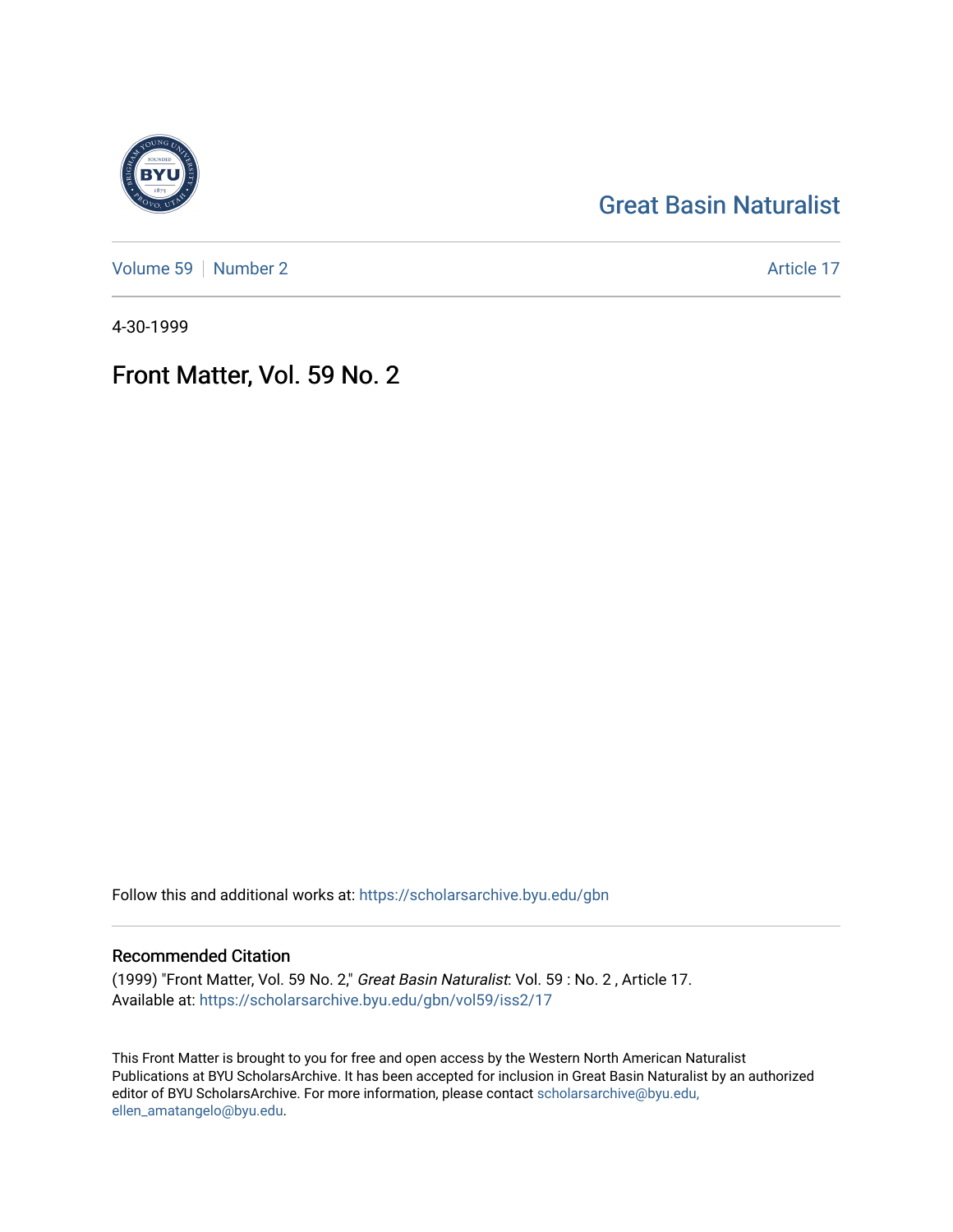# T H E GREAT BASIN NATURALIST

 $\mathcal{P}^{\mathcal{P}}$ 



VOLUME 59 Nº 2 - APRIL 1999

M.L. BEAN LIFE SCIENCE MUSEUM

BRIGHAM YOUNG UNIVERSITY